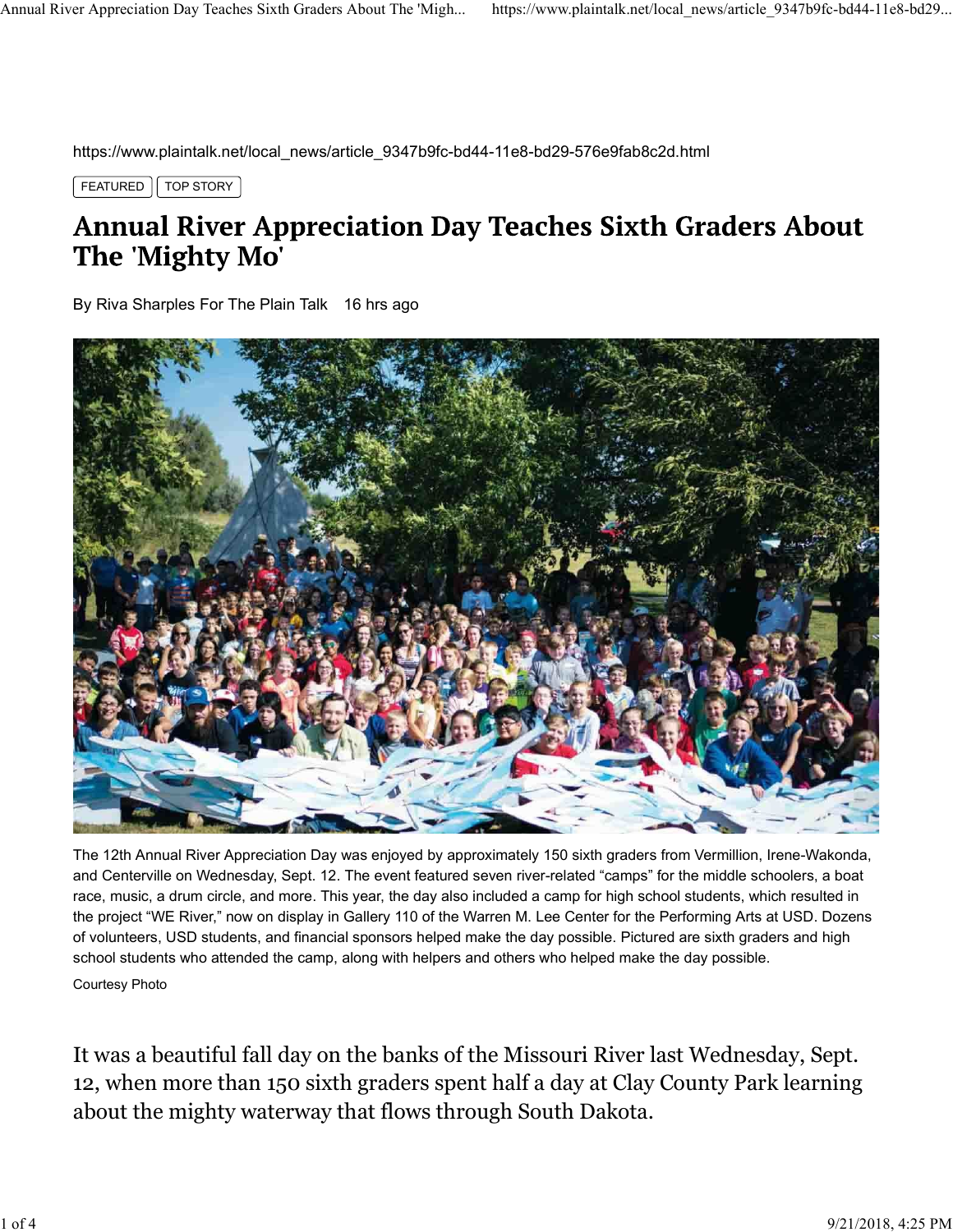During the event, the 12th annual "River Appreciation Day," a day organized and run by area volunteers, students from Vermillion, Centerville, and Irene-Wakonda rotated through various stations, from art and poetry to nature camp and boatmaking, learning about the "Mighty Mo" as they went. Annual River Appreciation Day Teaches Sixth Graders About The 'Migh... https://www.plaintalk.net/local\_news/article\_9347b9fc-bd44-11e8-bd29...<br>During the event, the 12th annual "River Appreciation Day," a day organized and

"Outdoor education is vital to students connecting words and concepts into functional knowledge," said Grace Freeman, one of the founders of River Appreciation Day. "It offers experiential learning, which deepens connections to the lessons. … I think outdoor ed is as important as service learning for youth. Since we all have different learning styles, a dynamic learning environment is essential. It helps you feel connected and adds worth to our lives."

After 12 years of putting on the camp, Freeman and other volunteers have perfected the event, offering a fun and engaging format for students. The entire experience lasts about three hours, and volunteers offer a morning session and a second afternoon session to avoid overcrowding at either. This year, volunteers added a "combined camp" in between the morning and afternoon sessions during which students attending both time slots were able to enjoy music and fellowship together.

The students, sprawled out on blankets set along the shore of the Missouri River, listened to river songs by fiddler Owen DeJong, guitarist Nick Schwebach, and vocalist Laurie Brown while enjoying sack lunches they had brought along. The joint camp ended with a group photograph and observing Native American drumming led by Jerome Kills Small.

During the morning and afternoon camps, local naturalist and author Jerry Wilson spoke briefly about the river, providing many facts: The Missouri River is America's longest river at 2,315 miles in length. The stretch of river that runs past Clay County is particularly special because it is the only free-flowing section of the river that is left.

"This area of the river here is still natural. It's undeveloped. It's wild," Wilson told the students. "We are really lucky to live here by the river and to be able to enjoy it. … It's a real asset, and I hope you appreciate it."

Wilson surprised students by informing them that while they were sitting there on the banks of the Missouri River, they were also visiting a national park, the Missouri National Recreational River, which encompasses a 100-mile stretch along the river,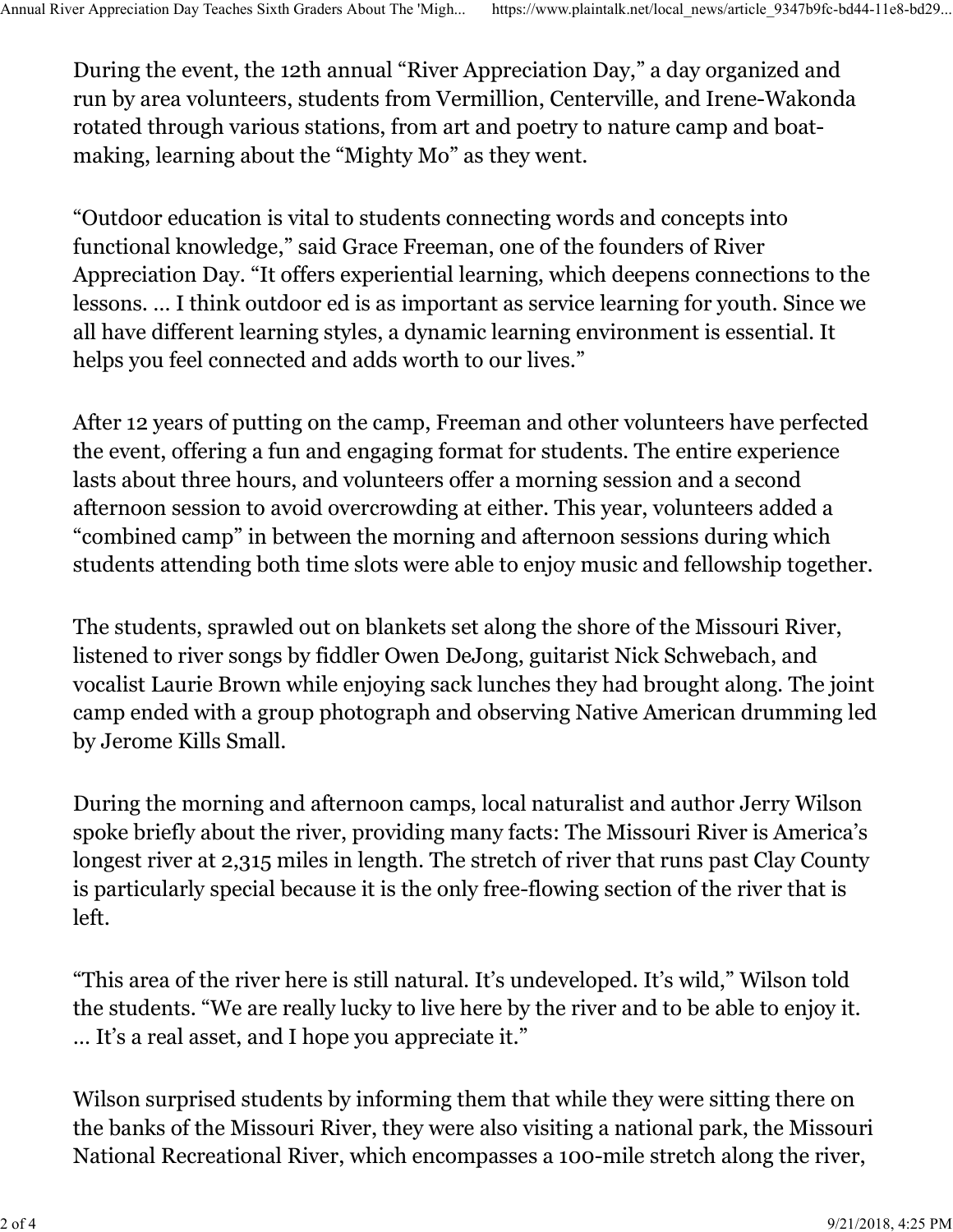including Clay County.

"We hope this day will help you see that you are an essential part of this world, and nature is worth protecting," said Wilson. "It's our responsibility to protect it. Someday, it will be a place for your children to visit."

During the morning and afternoon sessions, students were divided into small groups. Then, each group rotated through seven different stations or "camps," including Poetry Camp with poet Norma Wilson; Art Camp with artist and educator Janet Beeman; Nature Camp with herbalist and Master Gardener Sarah Wells; River Camp with Dugan Smith and Teresa Mentzer of the National Park Service; Frog Camp with biologist Jacob Kerby and the USD Biology Club; Boat & Safety Camp with boat-builder and river enthusiast Harry Freeman; and Aquifer Camp with Geologist Sarah Chadima.

At "Poetry Camp," students sat at picnic tables overlooking the Missouri River, where they wrote Haiku poetry about the river. Nearby, students used charcoal to sketch their view of the beautiful Missouri River at "Art Camp."

Across the parking lot at "Boat & Safety Camp," Freeman taught students about canoes and navigating the river and then helped student teams create their own miniature boats that they would "race" on the river at the end of the program.

At "Aquifer Camp," Chadima taught students all about river water, while "River Camp" gave students the opportunity to walk through the Missouri National Recreational River's "mobile visitor center" and learn how the Missouri River was formed.

Sarah Wells, manager of the Union County Conservation District, had animal furs, tracks, and skulls for students to study at "Nature Camp." Meanwhile, at "Frog Camp," students got up close and personal with different frogs and toads.

A boat race -- during which the small boats the students had crafted were placed in the river -- was the final event of each session. Students stood on the banks of the Missouri River, watching with anticipation as their boats, just tiny specks in the wide Missouri, floated quickly by. The first three boats to cross the "finish line" were scooped up and awards were presented to the lucky boat creators.